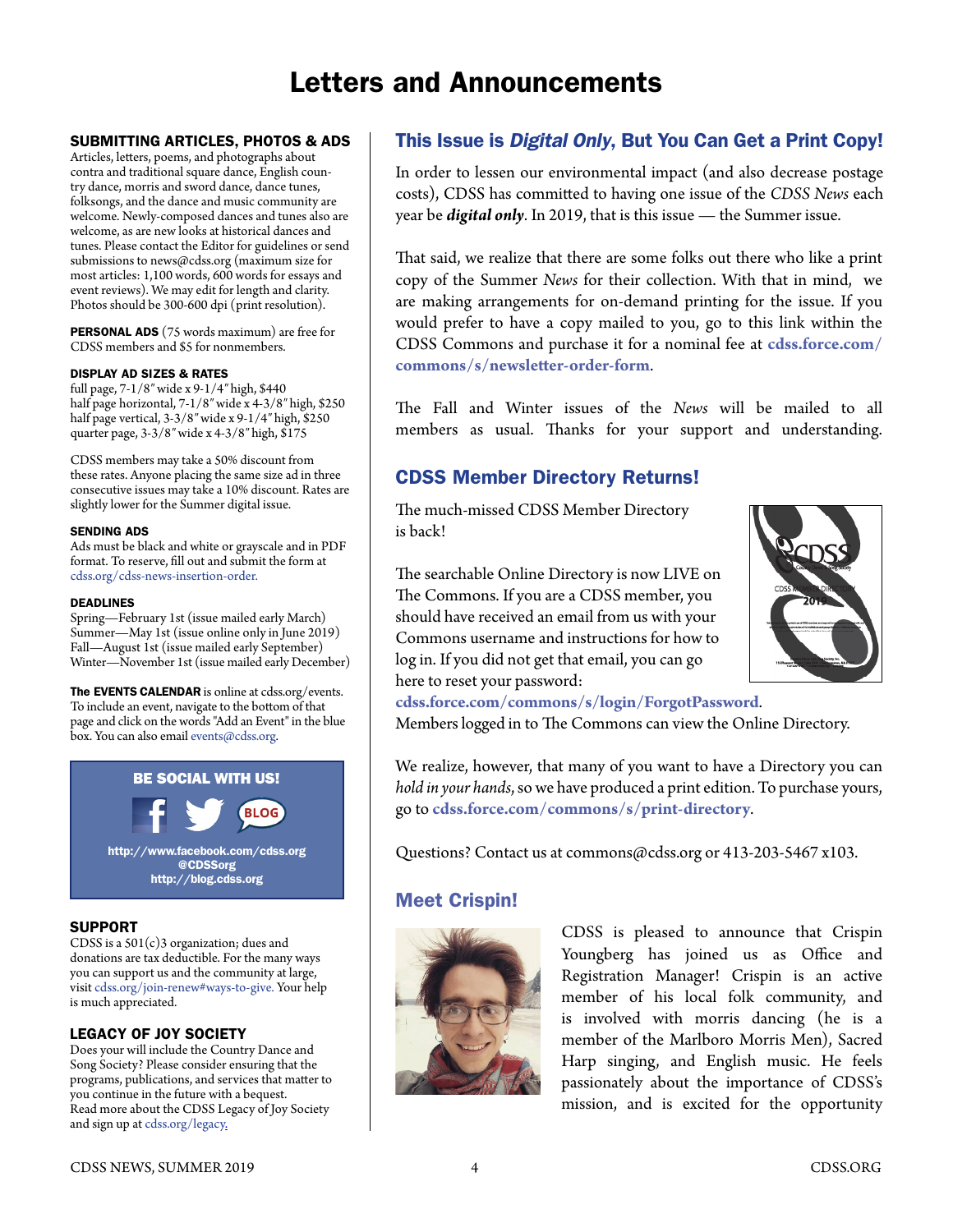to contribute to the music and dance communities he cares so much about. When Crispin isn't working out of the CDSS office in Easthampton, you'll find him at Pinewoods Camp, assisting Steve in his camp duties.

## Scholarships STILL AVAILABLE for CDSS Summer Programs!

Please share this announcement with ANY friends who might be interested.

Need financial help to attend one of our life-changing weeks this summer? The following scholarships are being offered first-come, first-serve as long as funds remain. Please apply SOON!

• **Partial scholarships** (including work scholarships) are available based on financial need to support callers, musicians, singers, dancers, families, etc. (ages 15 and up). To submit a scholarship application, register for your desired **[camp week](https://www.cdss.org/camp)** and follow prompts.

• **New Generation Initiative (NGI)** scholarships are offered collaboratively by CDSS and Pinewoods Camp. Qualifications: Ages 15-30 with financial need coming to a week at Pinewoods for the first time (or returning for a significant reason). Talent and/or leadership initiative is helpful but not required. NGI Scholarships can cover half or the full camper fee. To apply email [linda@cdss.org](mailto:linda@cdss.org).

Questions? Contact **[Linda Hen](mailto:linda%40cdss.org%0D?subject=)ry**.

#### Volume II of CD+S Online is Now Available

The second volume of CDSS's scholarly journal *[Country Dance](https://www.cdss.org/programs/cdss-news-publications/cds-online) [+ Song Online](https://www.cdss.org/programs/cdss-news-publications/cds-online)* presents articles that explore how Anglo-American dance and song



traditions continue to reinvent and refresh themselves in the age of the internet and the cell phone. In this issue, edited by Allison Thompson, you'll find articles about the dolphin hey, sacred harp singing, longsword dance, and the cake walk. It's a good read for those who like to take

Next CDSS Web Chat: Building Safe Dance Communities — July 11, 2019, 8:30 PM ET



on't miss this exciting opportunity to hear stories and advice on this important topic! Guest speakers from coast to coast will be joining us, including Avia Moore who will share resources compiled by the CDSS Community Safety Task Force. Also, guest organizers will share suggestions and tools based on their groups' direct experience with this topic. Please share this news with other dance groups that might be interested.

To join this web chat (by computer or phone), **[CLICK HERE](mailto:https://docs.google.com/forms/d/e/1FAIpQLSdYc34kuW4-rXeqqrfT3M5AueC0dUx0igufQhEtTS3vo5Uc1g/viewform?subject=)** to submit your online registration BY JULY 7. All registrants will receive instructions via email about how to participate. Even if you can't join us on July 11, submit a registration to receive announcements about upcoming web chats.

For our last web chat to support Family and Community Dance organizers, we were thrilled to have participants from Alaska to Australia! Here are a couple of the comments we received:

"The web chat organizers chose very fine people to be the presenters. All presenters were wellprepared, and having the chat line was great." ~ Sally Jenkins, Creswell, OR

"Even after 25 years of organizing a family dance, I learned new ideas that might help my dance, especially marketing more to homeschoolers and Waldorf families. Also, now I'm thinking of changing the name from Family Dance to Family Barn Dance after all these years!"

~ Paul Rosenberg, Albany, NY

**[CLICK HERE](mailto:https://www.cdss.org/resources/how-to/organizers%23cdss-web-chats?subject=)** for recordings of this and our two previous web chats.